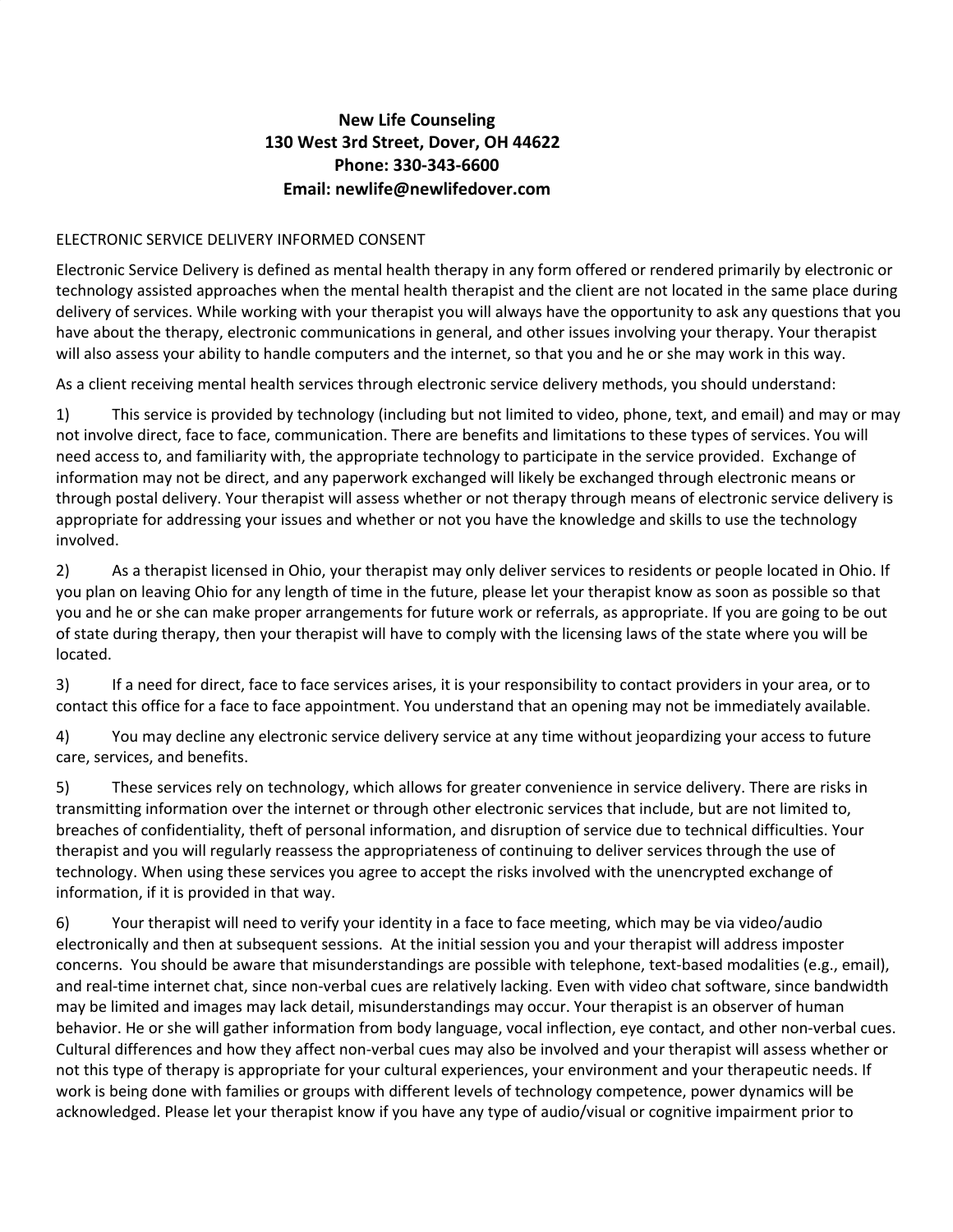beginning therapy. If you have never engaged in online counseling, you need to have patience with the process and request clarification if you believe that you are not being understood by your therapist or you do not understand something that your therapist says. He or she will regularly review whether or not electronic service delivery is meeting the goals of therapy. Your therapist will also discuss with you how to handle disruptions in services and all methods of delivering services that are compliant with commonly accepted standards of technology safety and security at the time at which services are rendered.

7) In emergencies, in the event of disruption of service, or for routine or administrative reasons, it may be necessary to communicate by other means:

a) In emergency situations: If it is an imminent situation that requires face-to-face contact call 911 or go to the nearest emergency room. If it can be managed over the phone, you can call your therapist but if your therapist does not respond immediately or within a short period of time, you should contact local emergency services (for example, call 911 or go to your local hospital's emergency room, or call the National Suicide Prevention Hotline number -1-800-273-8255.) Also, other local hotline crisis phone numbers may be available to call, and you can check on the internet to find those.

b) Should service be disrupted: Try to regain contact using the same medium. If that does not work, attempt to make contact using text or e-mail. Your therapist will also make every effort to regain contact. If service is disrupted during a therapy session before the pre-agreed time frame has ended, you will have the opportunity to use the remaining time as soon as contact is made. If contact is not re-established within one hour, you will have the choice to end the session and be charged a pro- rated amount or allowed to schedule an additional session to use the remaining time.

c) For other communications: Your therapist and you may agree to communicate via a phone call, videoconferencing, e-mail, text, fax, or mailed letters.

(8) The potential benefits of online counseling include flexibility in scheduling and allowing you to engage in counseling outside of the office, which eliminates issues like transportation and other psycho-social barriers that might make it difficult for you to handle in a traditional office setting. The provision of online counseling may include risks related to the technology used, the distance between you and your therapist, and issues related to timeliness. For example, the potential risk of confidentiality may pertain to your accessing the internet from public locations. You should consider the visibility of your screen and being overheard when in public settings. It is recommended that you be in a private setting when engaging in online counseling. You should also always use strong passwords to protect any information shared with your therapist. Never use a work computer for therapy as your employer may have access to the information shared in electronic communications. Be cautious when using a shared network with others.

(9) Although the internet provides the appearance of anonymity and privacy in counseling, privacy is more of an issue online than it is in person. You are responsible for confidentiality in your own environment, including securing your hardware, internet access points, chat software, email, and passwords. Please develop passwords that are appropriate and strong and not use auto-fill for user names or passwords. Although your therapist will take steps to protect your information, he or she will have policies in effect to notify you of a breach of any of your confidential information which is required to be reported to you.

(10) Your therapist may utilize alternative means of communication in the following circumstances: if you do not respond to text, your therapist may call. If you do not respond to a call, your therapist may follow up with text or e-mail. If you do not respond to a call, text, or e-mail, your therapist may follow up with a mailed letter. In case of emergency (or concerns over your welfare), your therapist may contact your emergency contact if you have provided one.

(11) Your therapist will attempt to respond to communications and routine messages within 48 hours if he or she is available.

(12) It appears that most Ohio insurance companies are reimbursing for telehealth sessions. However, you should check with your insurance company to determine if they will reimburse you for electronic service delivery sessions. If insurance does not cover reimbursement, then you agree to pay the fee for the service.